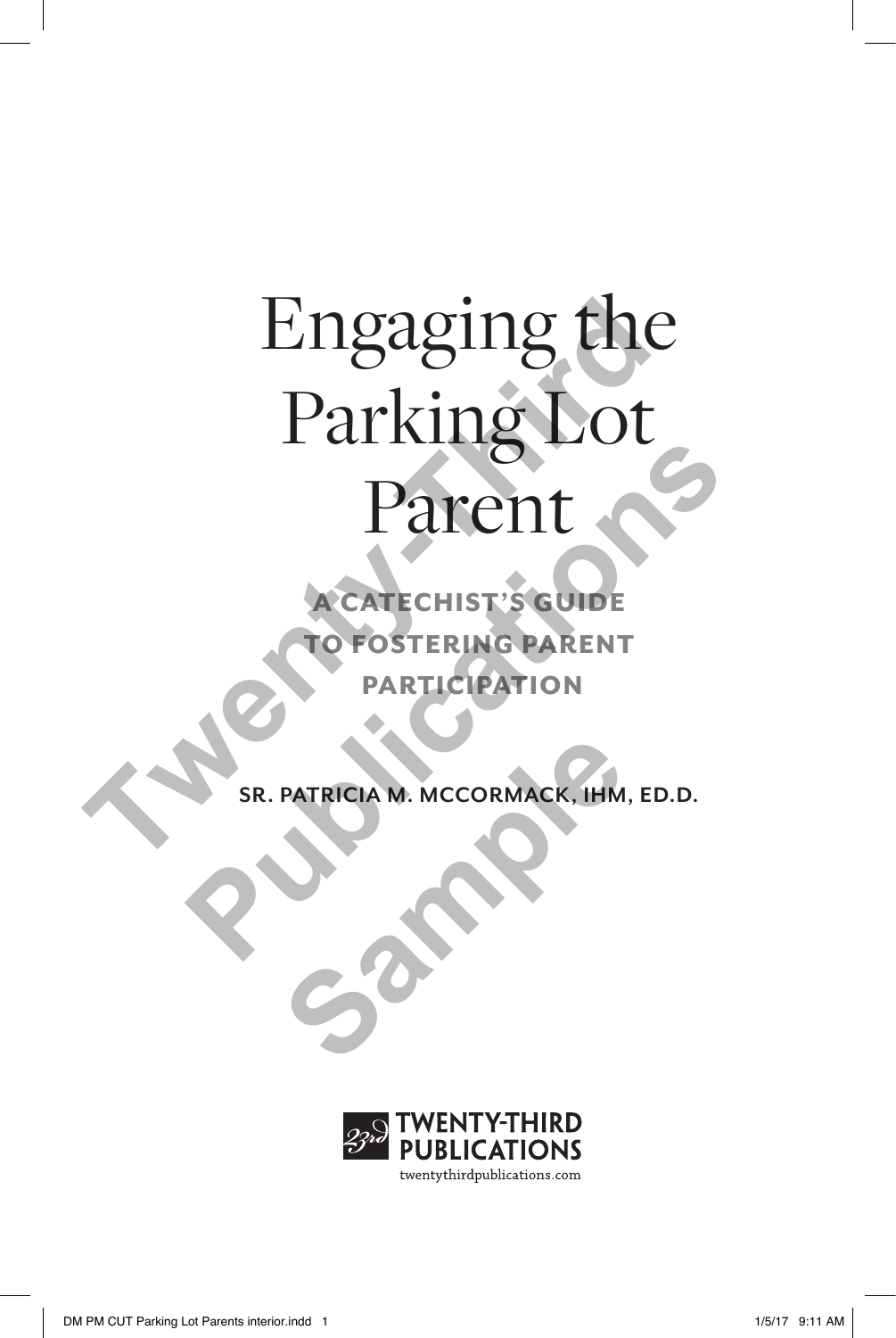#### TWENTY-THIRD PUBLICATIONS

One Montauk Avenue, Suite 200 New London, CT 06320 (860) 437-3012 or (800) 321-0411 www.twentythirdpublications.com **TWENTY-THIRD PUBLICAN CONTROL PUBLICATES AND THE PUBLICATES CONTROL**<br>
ACTIVITY PRIME PUBLICATED S<br>
ACTIVITY PRIME PUBLICATED S<br>
ACTIVITY PRIME PUBLICATED S<br>
ACTIVITY PRIME PUBLICATED S<br>
ACTIVITY PRIME CONTROL PRIME CONTROL PRIME CONTROL PRIME CONTROL

Copyright ©2017 Sr. Patricia M. McCormack. All rights reserved. No part of this publication may be reproduced in any manner without prior written permission of the publisher. Write to the Permissions Editor. **Sample Control Control Control Control Control Control Control Control Control Control Control Control Control Control Control Control Control Control Control Control Control Control Control Control Control Control Contro** 

Cover Illustration: ©iStockphoto.com/kchungtw

ISBN: 978-1-62785-253-1 Library of Congress Control Number: 2016960018 Printed in the U.S.A.

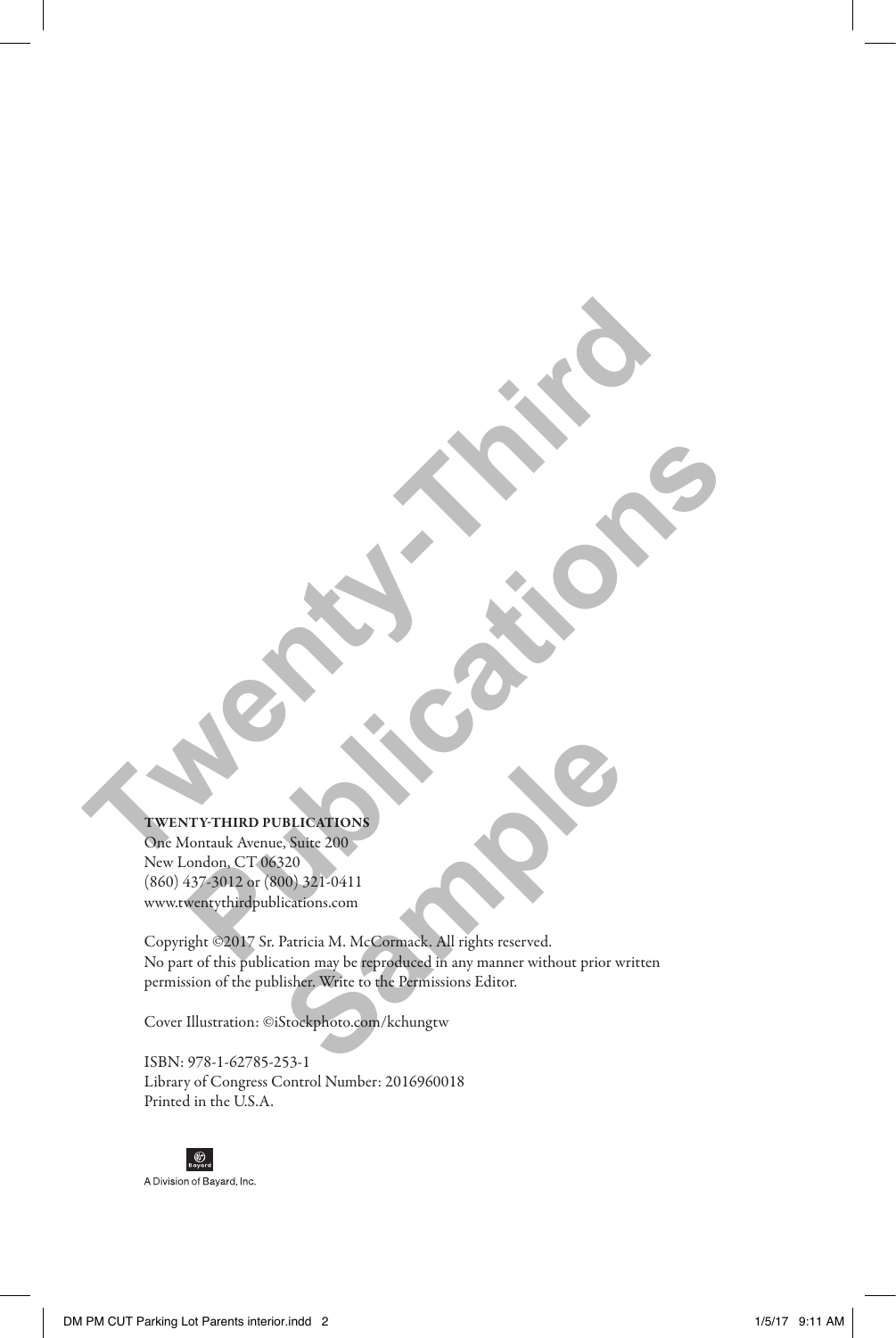## CONTENTS



*Chapter 1* A VIEW FROM THE PARKING LOT

*Chapter 2* BACKDOOR EVANGELIZATION 16 A<br>
T<br>
T<br>
Chapter 1<br>
A VIEW FROM THE PARKING<br>
16<br>
BACKDOOR EVANGELIZATION<br>
Chapter 3<br>
Chapter 3<br>
Chapter 3<br>
CHECHISTS AS COMPANION The VIEW FROM THE PARKING LOT<br>
16 BACKDOOR EVANGELIZATION<br> **PUBLICATE CONTRACTER AS COMPANIONS**<br>
PUBLICATE CHISTS AS COMPANIONS<br>
PUPPORTING,<br>
PUPPORTING,<br>
PUPPORTING,<br>
PUPPORTING,



7

*Chapter 3* CATECHISTS AS COMPANIONS



*Chapter 4* SUPPORTING, ENCOURAGING, AND PROVIDING RESOURCES Chapter<sup>3</sup><br> **CATECHISTS AS COMPAI**<br>
Chapter 4<br> **SUPPORTING,<br>
ENCOURAGING, AND<br>
PROVIDING RESOURCES** 



*Chapter 5* FROM PARKING LOT TO PARTICIPATION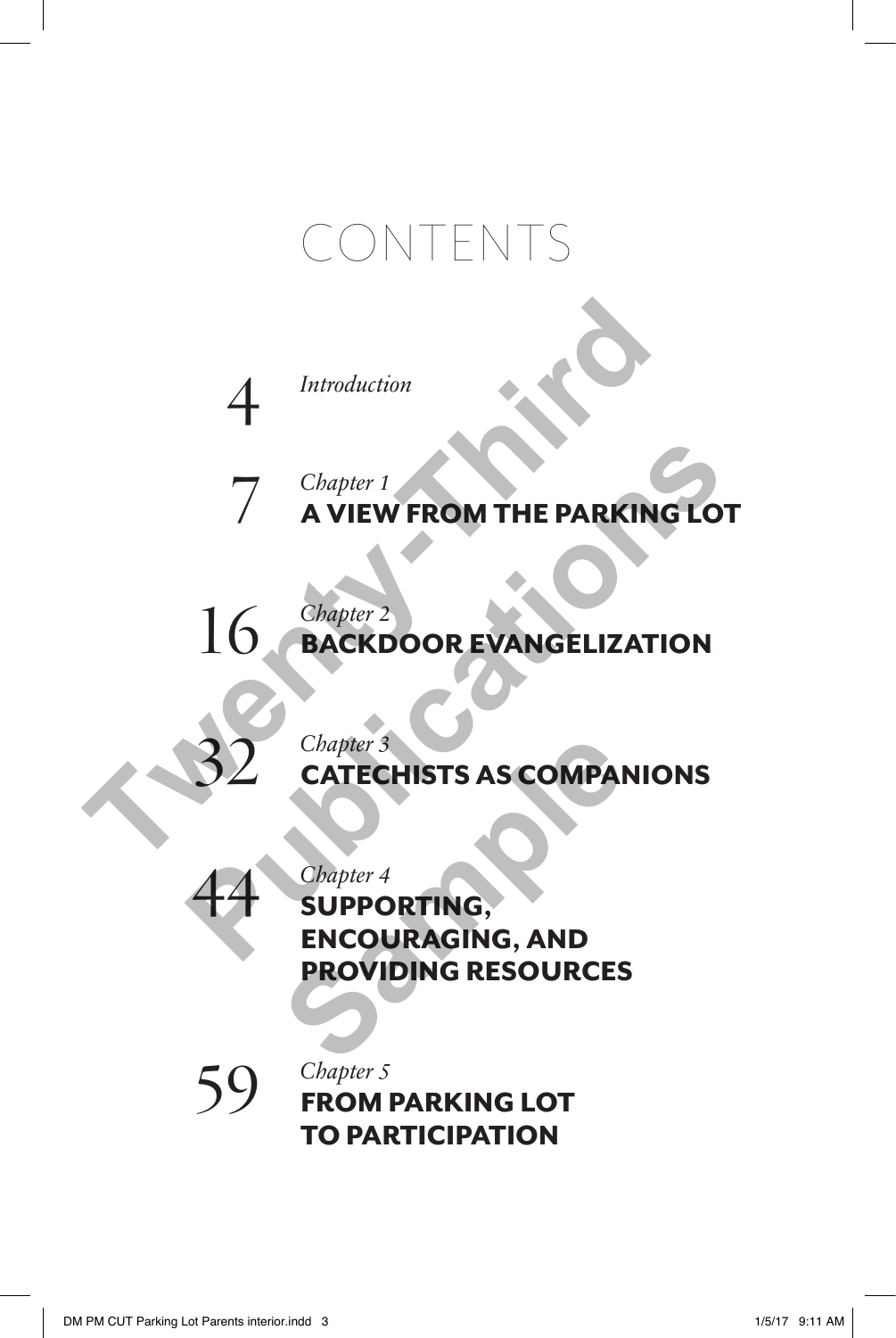## *Introduction*

International Preading t was time for breaking open the word with the little children. Young minds eagerly listened to the account of Jesus calling the twelve apostles and sending them, two by two, to preach the Good News. The six-year-olds were spellbound. After the reading they shared how they could each be an apostle for Jesus throughout the following week. Their catechist, Miss Emma, told the class about a particular way they could be apostles that very day. She distributed a flyer advertising a "Dad's Retreat." She encouraged the children to be apostles to their fathers by placing the flyer in their hands. As an extra incentive, Miss Emma offered a beautiful statue of Jesus as a prize to the first student who brought back the invitation signed and dated by his or her father. the children. Young minds eagerly listened to the account of Jesus calling the twelve apostles a sending them, two by two, to preach the Go News. The six-year-olds were spellbound. After reading they shared how they could ing they shared how they could each be an apostle for<br>s throughout the following week. Their catechist, Miss<br>ma, told the class about a particular way they could be<br>stles that very day. She distributed a flyer advertising

While the children were engaged in their final activity, little Keira burst into the room with a signed flyer in hand. She happily announced, "I won! I won! I am the first apostle! My dad signed the paper!"

Miss Emma was shocked that Keira had left the session without her knowledge. She was also stunned that Keira interrupted the community at Mass to find her father. And she felt threatened by the mutiny in the room as other students called out, "No fair! No fair!" Miss Emma quieted the class and then asked Keira how she managed to be the first apostle. "Did you go into church and interrupt Mass?" "Oh, no!" replied Keira. "It's my dad's turn to drive to church, so he's in the parking lot waiting for me." children were engaged in their final<br>rst into the room with a signed flyer<br>nnounced, "I won! I won! I am the fi<br>gned the paper!"<br>a was shocked that Keira had left the<br>nowledge. She was also stunned that<br>community at Mass t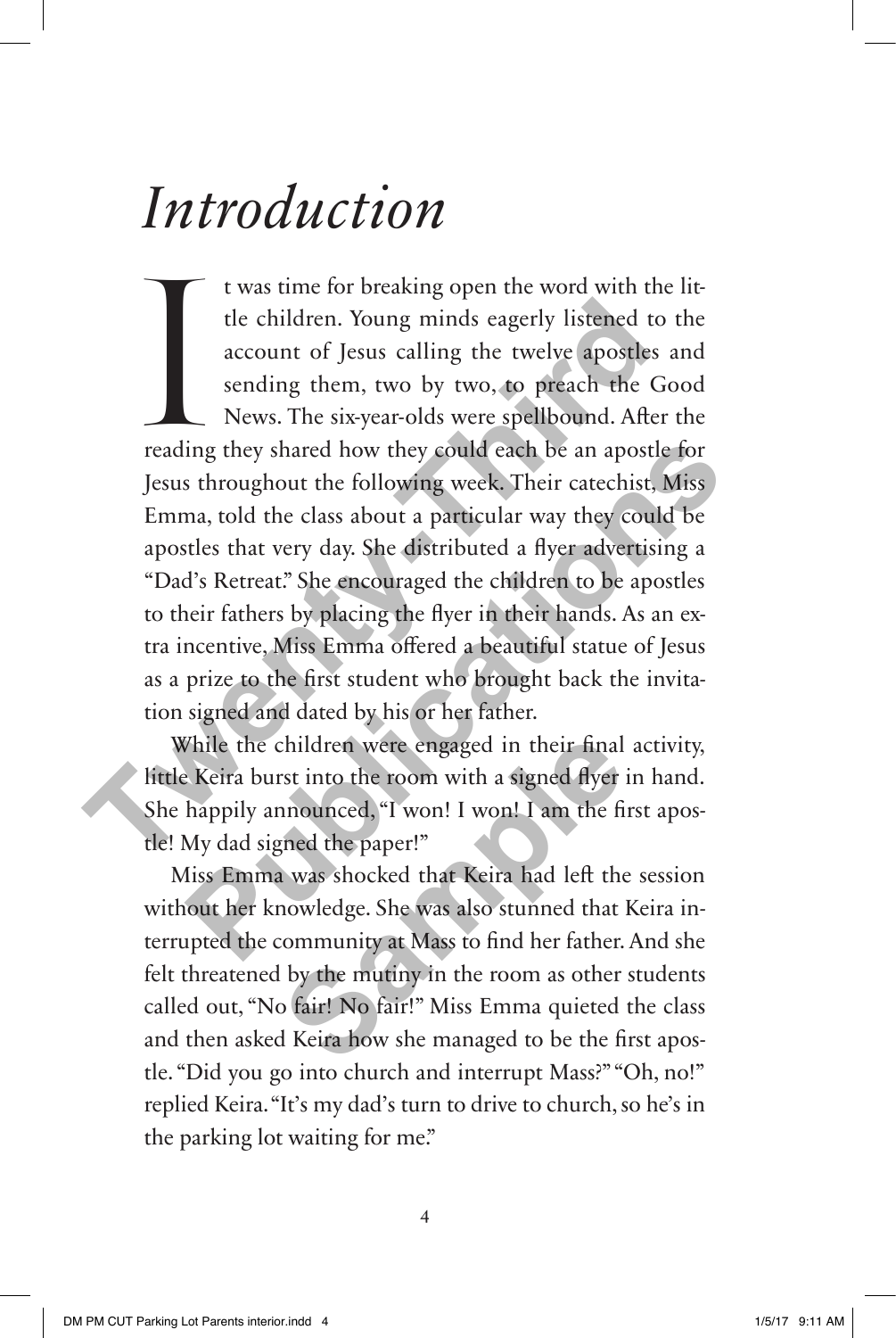Dad was in the parking lot rather than at Mass. Such a scene is not uncommon. A sizable number of parents spend an hour in their cars while their children are attending Mass or a faith-formation class. One catechetical leader describes them as the "taxi community."

This scenario raises a critical question among pastors, catechetical leaders, and catechists: How do we draw parents into the parish and out of whatever "parking lot" keeps them disengaged and non-participative?

In my role as a national formation-education consultant and public speaker, I deliver presentations throughout the United States to parents, teachers, catechists, catechetical leaders, and school administrators. These groups often bemoan the lack of parent participation in the formation of their offspring. In many instances catechists report how students are unprepared for class, parents are disengaged from the process of faith formation, and religious/spiritual development of children seems limited to the time spent in a religion class. They report poor church attendance among the adults. scene is not uncommon. A sizable number of parent an hour in their cars while their children are attendio or a faith-formation class. One catechetical leader d them as the "taxi community." This scenario raises a critical This scenario raises a critical question among pastors, catechetical leaders, and catechists: How do we draw parents into the parish and out of whatever "parking lot" keeps them disengaged and non-participative?<br>In my role pring. In many instances catechists requippedency does also seeds are dised as of faith formation, and religious/sp<br>f children seems limited to the time s<br>s. They report poor church attendance<br>coblem runs deeper than not j

The problem runs deeper than not just showing up. In 1990 Saint John Paul II expressed concern that "entire groups of the baptized have lost a living sense of the faith, or even no longer consider themselves members of the Church, and live a life far removed from Christ and his Gospel. In this case what is needed is a 'new evangelization' or a 'reevangelization'" (*Mission of the Redeemer*, 33).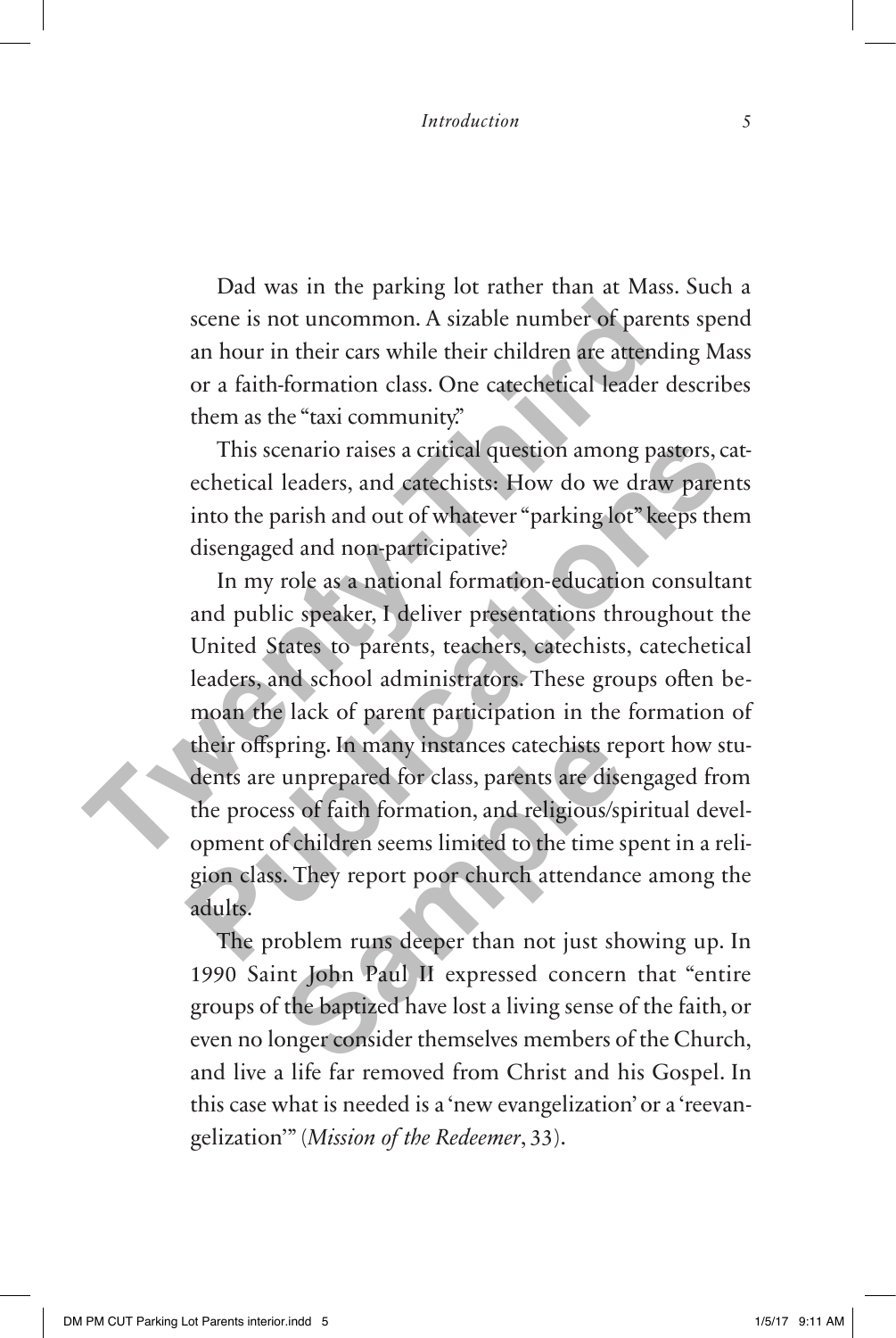What can be done to encourage, support, and affirm parents so that they feel invited and inspired to engage in their own faith development as well as that of their children? In this book I offer ideas for reaching out to those who are minimally, marginally, or insufficiently involved in the faith formation of their children and who are themselves in need of evangelization. Thus the goal of this book is to lead parents from the "parking lot" of non-involvement to participation in the faith formation of their children and ultimately to a personal encounter with Jesus. minimally, marginally, or insufficiently involved in the fa<br>formation of their children and who are themselves in ne<br>of evangelization. Thus the goal of this book is to lead p<br>ents from the "parking lot" of non-involvement in the faith formation of their children and ultimately<br>personal encounter with Jesus.<br> **Publications** 

Sample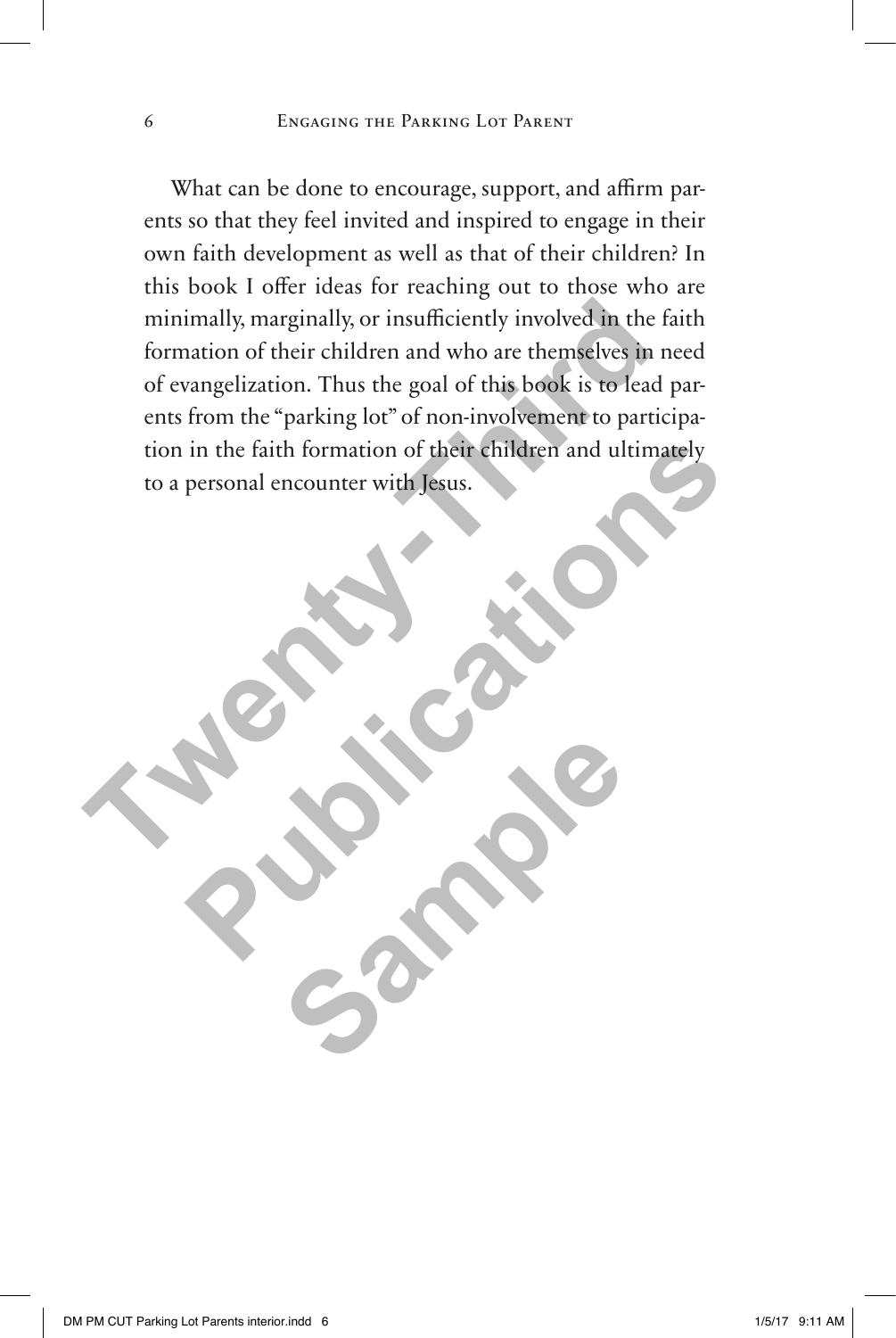*Chapter 1* 

## A VIEW FROM **THE PARKING LO**

How do parents view their role when it comes to the faith formation of their children? Some feel inadequate as the spiritual leader in the family. Others note the need for someone other than themselves to form faith within their children. Liz Lockhart, Parent and Youth Faith Formation Director at St. Joseph Parish, Marion, Iowa, offers a keen insight into this dilemma: **Chapter 1**<br> **THE PARKING LOT**<br>
How do parents view their role when it comes to the formation of their children? Some feel inadequate spiritual leader in the family. Others note the need for one other than themselves to fo **PHE PARKING LOT**<br>
How do parents view their role when it comes to the faith<br>
formation of their children? Some feel inadequate as the<br>
spiritual leader in the family. Others note the need for some-<br>
one other than themsel

Parents are willing to abdicate our role as teachers of our children in a variety of areas—sports, academic tutoring, and even hiring people to drive our children to activities when we are too busy to do so. We have no hesitance when it comes to expecting others to teach our children the Catholic faith, especially if we feel inadequate in our attempts to do so. The danger is forgetting that anything that isn't modeled in the home probably r than themselves to form faith with<br>
Lockhart, Parent and Youth Faith<br>
at St. Joseph Parish, Marion, Iowa, off<br>
this dilemma:<br>
ents are willing to abdicate our role as te<br>
ur children in a variety of areas—sports,<br>
lemic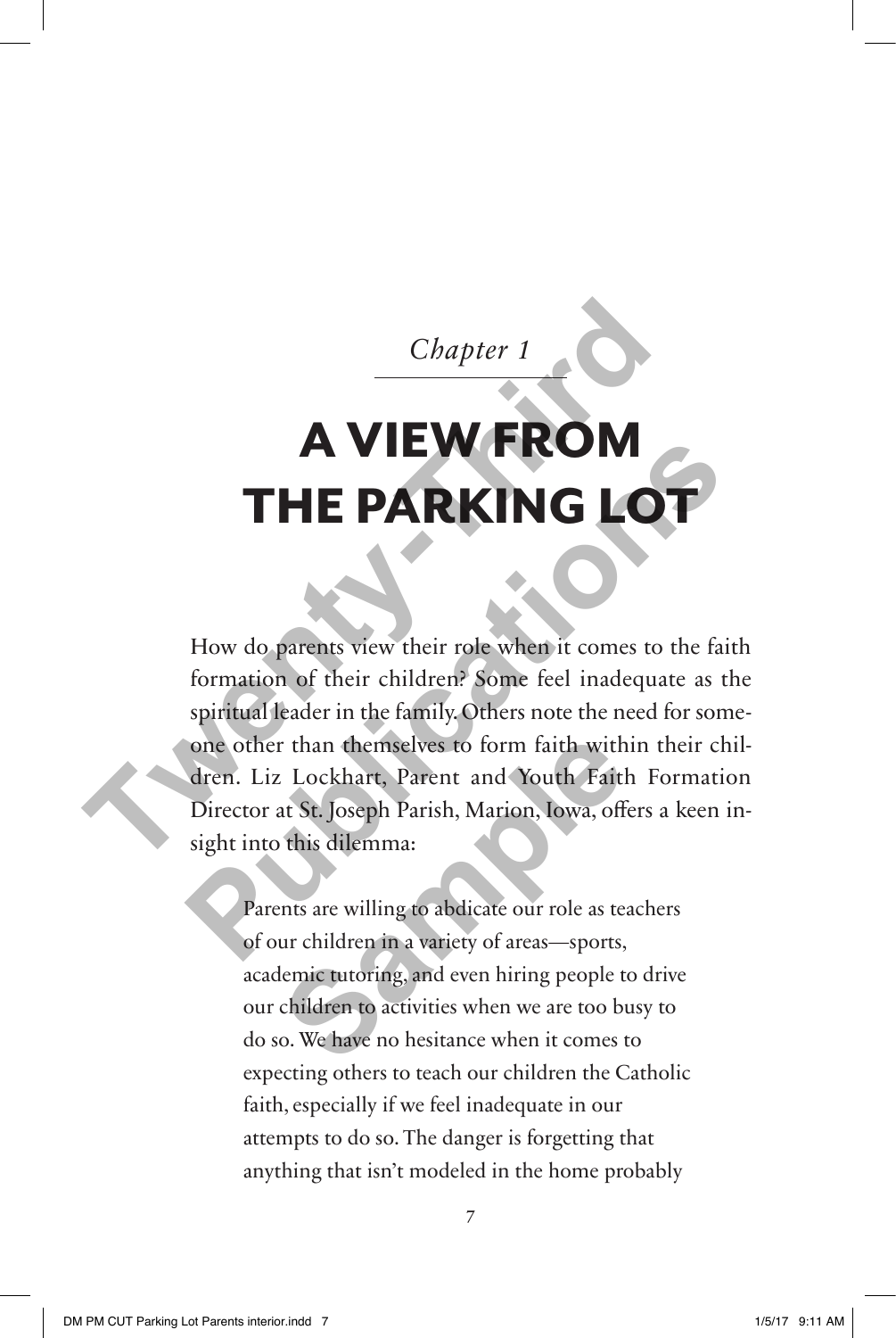won't take root in our children's lives over the long haul. Furthermore, those "experts" may not know much more than we do. They just are more willing to spend the time to learn it and pass it along.

I hear similar sentiments during my own interactions with parents. When discussing the difference between their role as parents and that of the catechist, one mother noted that the catechist has the teacher edition of the book. Another parent piggybacked on that remark by saying, "Catechists are trained; we are not." A dad pointed out that catechists are deeply involved in the parish and have knowledge of church teachings that he lacks. Their responses affirm the role of the catechist and reflect a trust in what he or she is doing for their children. I hear similar sentiments during my own interactions w<br>parents. When discussing the difference between their ras<br>as parents and that of the catechist, one morher noted the<br>catechist has the teacher edition of the book. Ano catechist has the teacher edition of the book. Another<br>mt piggybacked on that remark by saying, "Catechists<br>rained; we are not." A dad pointed out that catechists are<br>ply involved in the parish and have knowledge of church

#### **reasons for disengagement**

In order to overcome the obstacles to engagement by some parents, it's helpful to name them first. Then we can more effectively develop strategies that invite involvement and participation. Here are three common obstacles I have come across in the course of my work with parents. ercome the obstacles to engagement<br>elpful to name them first. Then we calculate the set of the set of the set<br>of the are three common obstacles I had<br>ourse of my work with parents.<br>knowledge of their faith<br>evangelization<br>e

### *1. Inadequate knowledge of their faith and a need for evangelization*

The need for evangelization or reevangelization stems, in large part, from a lack of knowledge or understanding of Catholic teachings and practices. Parent explanations vary for their surface knowledge of the Catholic faith but here are some of the perceptions I have come across: